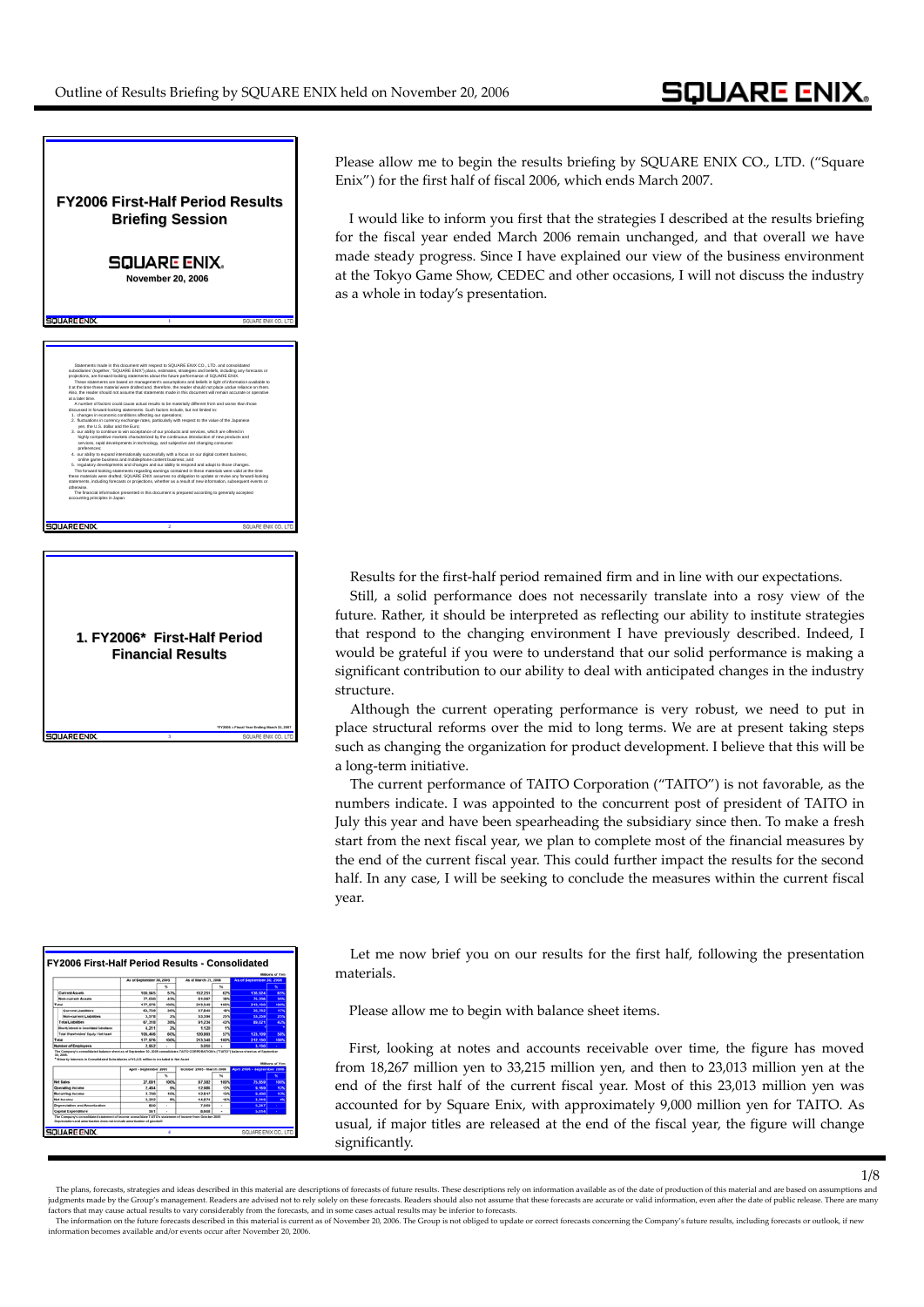The figure at the end of March 2006 was slightly larger, at 33,215 million yen, because titles such as *Kingdom Hearts II* were released in North America at the very end of the fiscal year. This 23,013 million yen posted during the first half was also attributable to the release of *Kingdom Hearts II* in Europe at the end of September. These are changes from the normal course of business and are not irregular.

Inventory remained virtually flat and is mostly related to components of TAITO. Since we did not stock in a large volume of inventory, the figure on the balance sheet did not change significantly.

The next item is a content production account. In this account, we post content production expenses of game software for game consoles. This was 16,173 million yen at the end of September 2005, 7,312 million yen at the end of March 2006, and 9,301 million yen at the end of the first half of the current fiscal year. The figure changed significantly from September 2005 to March 2006, as we recorded production expenses for major titles that were released in Japan, such as *Final Fantasy XII* and *Kingdom Hearts II.* From the end of March 2006 to the end of the first half of the current fiscal year, the figure did not change substantially, since the change was an ordinary increase reflecting progress in product development. The content production account is normally between 10.0 billion yen and 15.0 billion yen. Although it could increase further subject to the timing of product releases, the latest figure is approximately 9.0 billion yen.

To date, changes in these figures have been in the normal range, with little impact from developments in the operating environment or the integration of Square Enix and TAITO.

The next item is deferred tax assets. These are posted in both current assets and non‐current assets, and I assume that it will be easier to follow if I explain the changes using the combined figure. The aggregate of deferred tax assets posted under current assets and non‐current assets at the end of March 2006 was approximately 14.4 billion yen. It was approximately 10.2 billion yen at the end of the first half under review, representing a decline of about 4.0 billion yen. Looking at the breakdown of this 4.0 billion yen, the figure for the Square Enix Group excluding TAITO was approximately 3.0 billion yen. This is normal procedure when profit is recorded. The remaining 1.0 billion yen was for TAITO. This derived from a 1.0 billion yen reduction in deferred tax assets, from about 3.2 billion yen at the end of March 2006 to 2.3 billion yen at the end of the first half under review. This in turn reflects a reversal of deferred tax assets of 1.0 billion yen, as we revised down the business forecast for TAITO given its sluggish current performance.

Non-current assets related to amusement equipment showed a significant change. It was 47,133 million yen at the end of the first half under review, a decline of approximately 10.0 billion yen from the 57,176 million yen recorded at the end of September 2005 and 58,733 million yen at the end of March 2006. The fall is related to the divesture of the commercial karaoke machines business, as we have already announced.

The account title "consolidation adjustments account" under intangible assets was changed to "goodwill" from the first half of the current fiscal year. Because amortization costs of 1,093 million yen will arise annually with the consolidation of TAITO, goodwill should decline by half this amount for the half year. For the first half of the current fiscal year, it decreased approximately 2,400 million yen, from 23,446 million yen at the end of March 2006 to 21,043 million yen. This is because the reduction in goodwill related to the divesture of the commercial karaoke machines

The plans, forecasts, strategies and ideas described in this material are descriptions of forecasts of future results. These descriptions rely on information available as of the date of production of this material and are iudements made by the Group's management. Readers are advised not to rely solely on these forecasts. Readers should also not assume that these forecasts are accurate or valid information, even after the date of public rele factors that may cause actual results to vary considerably from the forecasts, and in some cases actual results may be inferior to forecasts.<br>The information on the future forecasts described in this material is current as

information becomes available and/or events occur after November 20, 2006.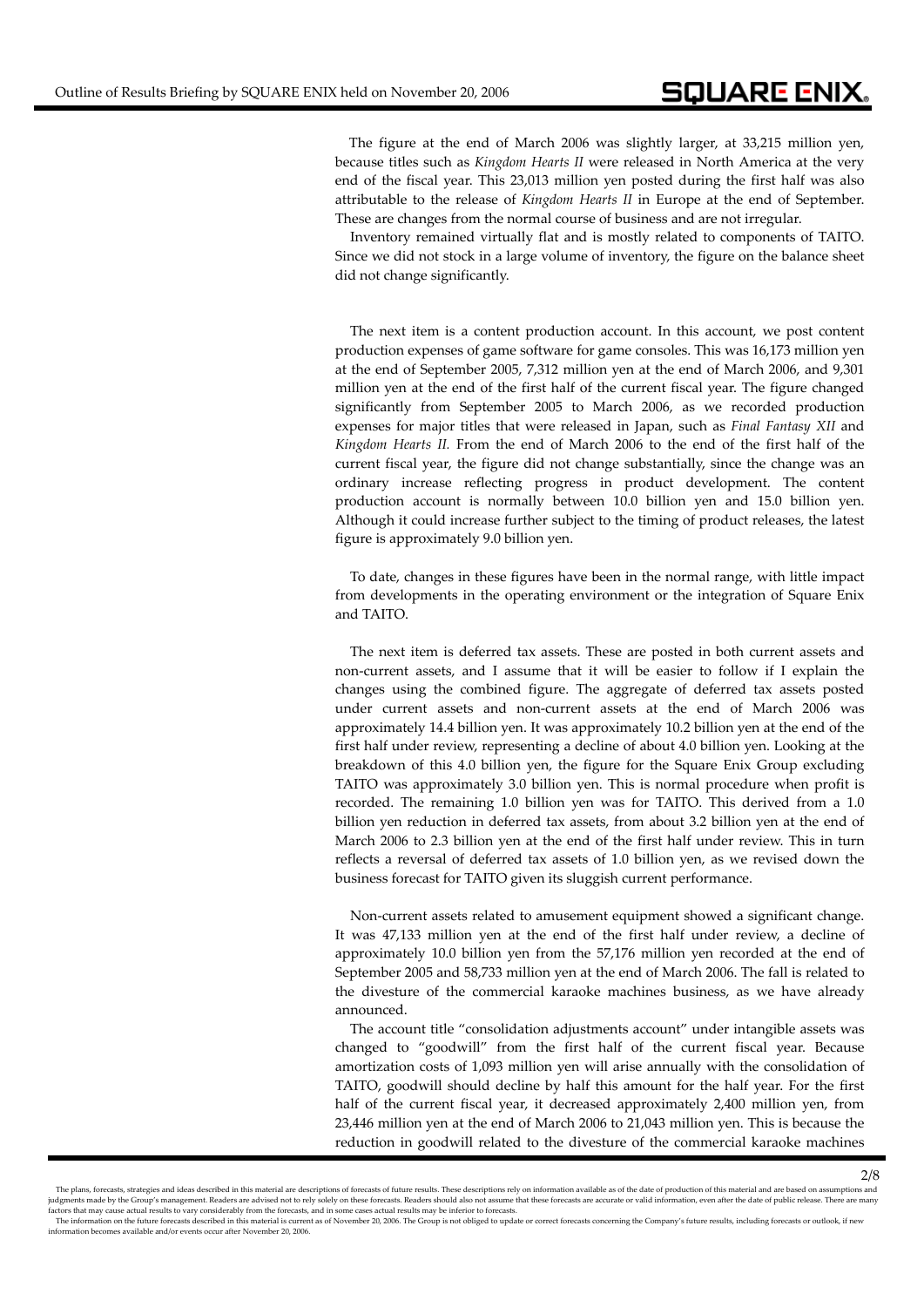business is included in the figure.

The next item I would like to explain is other accounts payable. This figure was 2,375 million yen at the end of September 2005, 6,509 million yen at the end of March 2006, and 10,609 million yen at the end of the first half of the current fiscal year. This last amount reflects the fact that at the end of this first half, we had yet to pay withholding tax of about 8,000 million yen that accrued when we took over TAITO. It is therefore a temporary increase.

The short-term borrowings of 40.0 billion yen that were posted at the end of September 2005 did not arise during the first half of the current fiscal year, although corporate bonds of 50.0 billion yen were recorded under non‐current liabilities. This is because bridging loans from banks were repaid out of the proceeds of the corporate bond issue, making them simply a form of replacement finance.

The maturity of the corporate bonds is five years, and one year has passed since they were issued. Although the conversion price is currently 3,400 yen, it will be revised once a year to the higher of 3,400 yen (floor price) or 94% of the Volume Weighted Average Price (VWAP)for ten consecutive business days up to the third Friday (inclusive) in November. Square Enix as the issuer is able to change the floor only once until one month prior to the maturity date to 94% of the VWAP for the most recent 10 consecutive business days before the date of the revision. We could raise the floor if the share price at that time is very high, or reset the floor to a lower level if we think it better to pull it down for capital purposes.

In any case, the conversion price will edge up once a year to the higher of 3,400 yen or 94% of the VWAP for ten consecutive business days before the date of revision. Since the coupon is zero, this does not affect our earnings. In terms of equity, since the new conversion price is 3,400 yen, it does not have an impact on net assets this time, either.

As I explained, we have introduced some financial procedures in relation to the change of our structure, but there were few irregular items in our business. We will complete the provision for doubtful accounts related to TAITO and the reassessment of its assets by the end of this fiscal year.

As supplementary information, the presentation of net assets has been changed and described in two pages, but the contents remain the same. If I might explain, minority interest that was 4,211 million yen a year ago declined to 1,120 million yen at the end of March 2006 and 1,121 million yen at the end of the first half of the current fiscal year.

The reason why there is a difference of some 3,000 million yen between these figures is that minority shareholders of TAITO still existed as of the end of September 2005, since TAITO became a 100% subsidiary at the end of March 2006.

If I may make the point once again, it is possible that we will take further accounting action with respect to TAITO by the end of the fiscal year under review, as a result of reassessing its assets. We are currently doing with this subsidiary what we did at Square Enix a few years ago: getting back to basics and focusing on select businesses.

That concludes the explanation of balance sheet items.

Let me now turn to the description of profit and loss items.

First, allow me to apologize, the slide may be very difficult to see. Results for the first half ended September 2005 shown in the left column are figures for Square Enix only, while those for the first half of the current fiscal year in the middle are consolidated figures of TAITO and Square Enix. Results for the fiscal year ended

The plans, forecasts, strategies and ideas described in this material are descriptions of forecasts of future results. These descriptions rely on information available as of the date of production of this material and are judgments made by the Group's management. Readers are advised not to rely solely on these forecasts. Readers should also not assume that these forecasts are accurate or valid information, even after the date of public rele se actual results to vary considerably from the forecasts, and in some cases actual results may be inferior to forecasts.

The information on the future forecasts described in this material is current as of November 20, 2006. The Group is not obliged to update or correct forecasts concerning the Company's future results, including forecasts or information becomes available and/or events occur after November 20, 2006.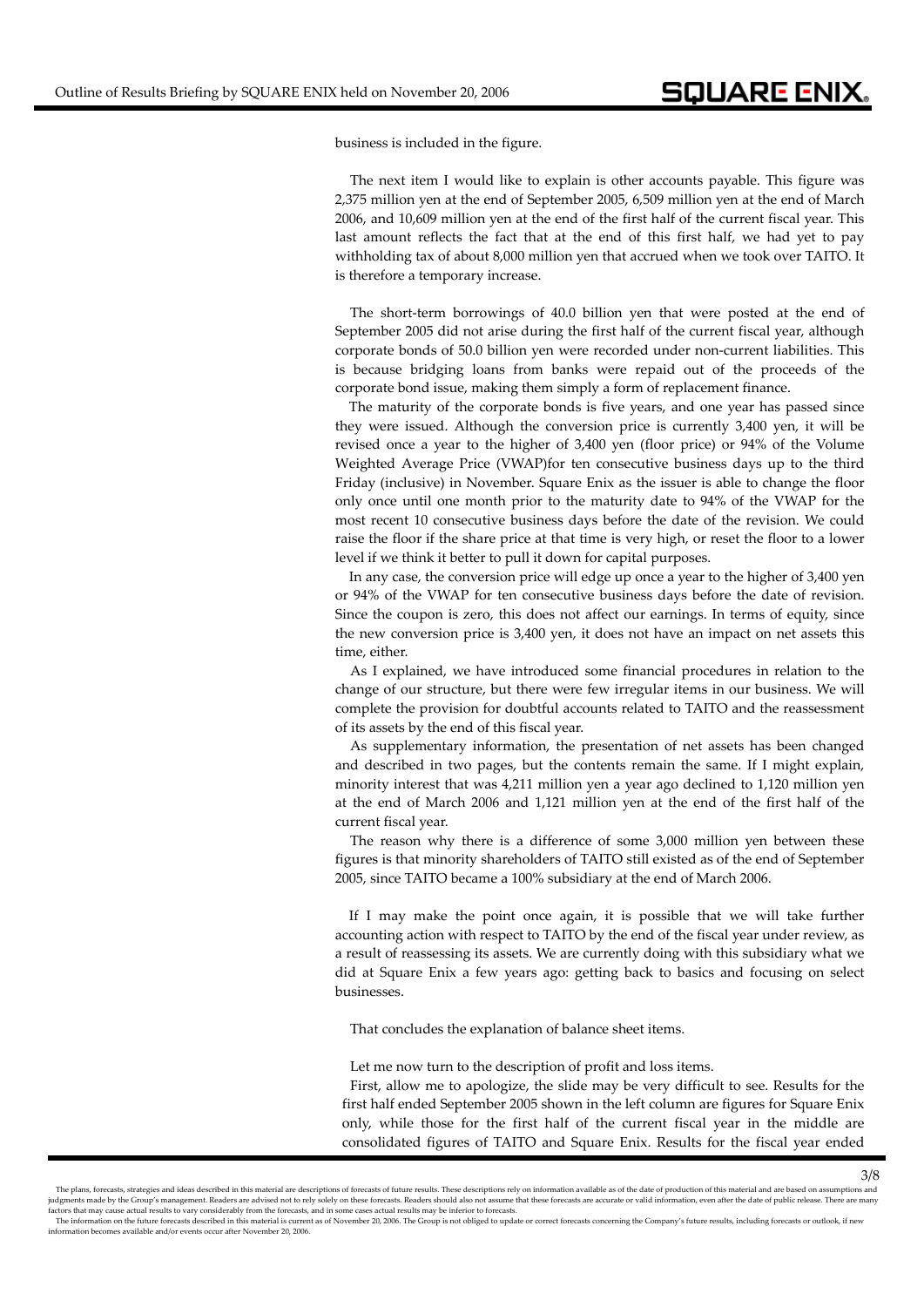March 2006 shown in the right column are consolidated figures for one year for Square Enix and for the second half for TAITO. Looking at figures for the first half of the current fiscal year, net sales were 75,959 million yen and gross profit was 34,864 million yen.

If we break down these figures, consolidated sales excluding TAITO were approximately 37,800 million yen, and gross profit was about 22,700 million yen. The profit margin was approximately 60%.

For TAITO, consolidated sales were 38,100 million yen, and gross profit was 12,100 million yen. The profit margin was about 30%.

As for other items, we cannot make a comparison over time for selling, general and administrative expenses. So, looking at the figure for the first half of the current fiscal year, it is 25,257 million yen, of which approximately 12,800 million yen is for Square Enix, with about 11,700 million yen for TAITO. The remaining amount represents the amortization of goodwill, which includes non‐TAITO amortizations.

If you compare this 12,800 million yen for Square Enix with 11,600 million yen for the first half ended September 2005 in the left column (a figure for Square Enix only), it looks as if it had increased by 1,200 million yen. We did not release many major titles in the first half ended September 2005, while more major titles were introduced in the first half of the current fiscal year. Therefore, variable costs such as advertising expense, packaging freight charge, and sales promotion expenses increased year on year. Other costs remained flat.

Looking at non‐operating income and expenses and extraordinary gains and losses, a gain on the divesture of business of 2,738 million yen was posted under extraordinary gains, while accelerated amortization of goodwill of 1,831 million yen was recorded under extraordinary losses. As explained in detail in the notes, these relate to the divesture of the commercial karaoke machine business that is presented in the consolidated financial statements. When we acquired TAITO, we evaluated the corporate value taking this 1,831 million yen into account. Because of the divesture of the commercial karaoke machines business, we amortized 1,831 million yen in one hit. As a result, the difference between the gain on the divesture of business of 2,738 million yen and the accelerated amortization of goodwill of 1,831 million yen was the net extraordinary gain associated with the sale of the commercial karaoke machines business.

A provision for doubtful accounts of 1,588 million yen was also posted as an extraordinary loss. The first step in the measures we will take in relation to TAITO during the current fiscal year is recorded here.

As I mentioned at the previous results briefing session, the tax calculation is a little complicated. Consequently, income before income taxes and net income are not directly linked, as a large amount is included in deferred income taxes.

Since some media reports misinterpreted this figure as an extraordinary item, I would like to explain this point once again. Because we adjusted taxes following the change in our structure, income after taxes was significantly affected. Therefore, the above amount is neither an extraordinary item nor a non‐operating item, but is rather recognized under deferred income taxes. I trust that I have managed to make this point clear.

The last element I would like to mention is the statement of cash flow, including depreciation and amortization and capital investment.

There are few items warranting particular attention in the statement of cash flow. The impairment loss of 4,426 million yen for the fiscal year ended March 2006 included the write‐off of UIEVOLITION, among other factors. This was an irregular item and did not occur in the current fiscal year. It is also unlikely that we will record a large impairment loss in the future. For the first half under review, we registered a

The plans, forecasts, strategies and ideas described in this material are descriptions of forecasts of future results. These descriptions rely on information available as of the date of production of this material and are judgments made by the Group's management. Readers are advised not to rely solely on these forecasts. Readers should also not assume that these forecasts are accurate or valid information, even after the date of public rele se actual results to vary considerably from the forecasts, and in some cases actual results may be inferior to forecasts.

The information on the future forecasts described in this material is current as of November 20, 2006. The Group is not obliged to update or correct forecasts concerning the Company's future results, including forecasts or information becomes available and/or events occur after November 20, 2006.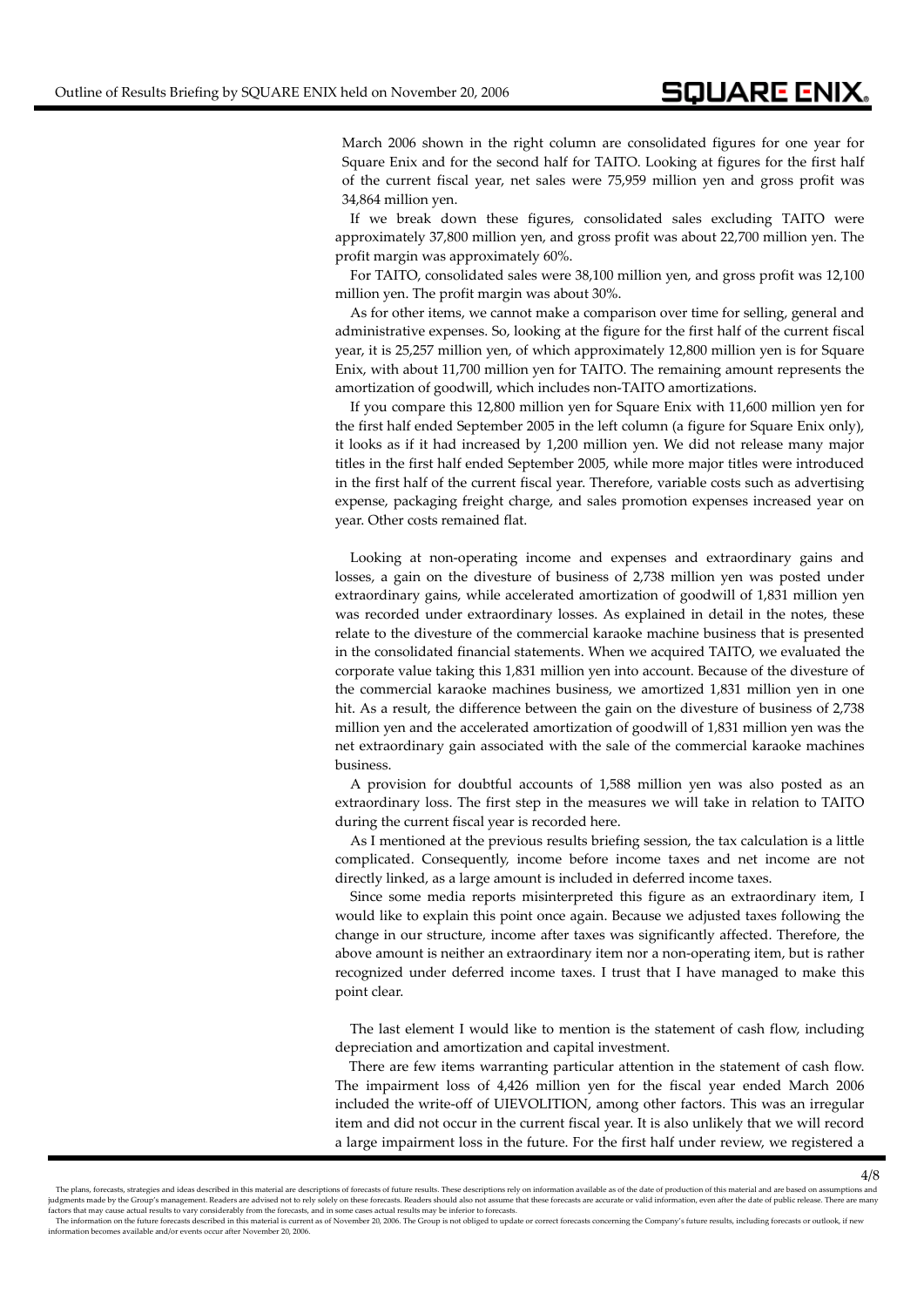gain on the divesture of business and accelerated amortization of goodwill in relation to the sale of the commercial karaoke machines business, as mentioned earlier. We also recorded the acquisition of property and equipment and intangible assets, and these correspond to our capital investment. For capital investment, cash flow in the earning release is recorded on a cash basis, based on what we have actually paid, while the figures in the slide include payables and are therefore closer to reality from our perspective. In the first half of the current fiscal year, we had planned to make further investments, for example in developing the environment for next-generation machines and purchasing high‐end software. In the high‐definition environment, for example, we would not only need to replace a large number of displays for development, but we would also have to upgrade our network backbone to exchange a large volume of data. As such, we thought that we would need to make a significant investment. In reality, however, since we are currently focusing on basic development, I believe that the amount of capital investment is likely to remain almost unchanged until around the end of the next year. When we revised the results forecast for the first half of the current fiscal year, I said that there were some "incomings and outgoings" between the first half and the second half. As far as the decline in deprecation expense is concerned, the second-half figure won't be twice the first-half result, even if we didn't post any depreciation expense in the first half. So, I believe that you should look at the figure on a full year basis.

In conclusion, although we expected to record a large capital investment in the first half, it turned out to be a relatively small number. As a result, the depreciation was not as much as we expected.

With regard to dividends, we posted approximately 2.2 billion yen for the first half by multiplying the year‐end dividend of 20 yen for the fiscal year ended March 2006 by the number of shares issued and outstanding.

That concludes the explanation of cash flow.

Let me now explain the results by segment.

In the Games (Offline) business, the major difference from the previous first half is the balance between Japan and overseas markets. Although we released major titles in Japan, the number in overseas markets is very different from the previous first half. So I believe that it would probably give you a better idea about the Games (Offline) business if you look at the difference in overseas markets.

Overseas, sales in North America jumped from 3,462 million yen for the previous first half to 10,419 million yen for this first half, thanks to the release of major titles.

In Europe, we switched from a sales license to in‐house publishing and both sales and profit benefited. The major factor for the solid results in Europe was the launch of major titles just as the European business began working properly. Absolute profit changes when we make our own sales by switching to in‐house publishing. It made us realize anew how important it is to be appropriate in the way we conduct our sales activities.

In Asia, sales for the first half of the current fiscal year were 664 million yen, compared with 1,759 million yen for the previous first half. We closed a joint venture that operated online games in China and made it a 100% subsidiary in the fiscal year ended March 2006. Accompanying this, income from the joint venture in preceding years emerged in the previous first half. Although the figure for the first half of the current fiscal year was not satisfactory, it shows comfortable progress with our current capabilities, and I would say that the results in the previous first half were

| - Consolidated<br>1. First Half Period ended September 30, 2006<br>ons of Yan                            |                   |                          |                                |             |            |                                                  |                               |                          |  |  |
|----------------------------------------------------------------------------------------------------------|-------------------|--------------------------|--------------------------------|-------------|------------|--------------------------------------------------|-------------------------------|--------------------------|--|--|
|                                                                                                          | Games<br>(Office) | Games<br><b>Colosi</b>   | <b>Mobile Phone</b><br>Contact | Publication | Amusement  | Others                                           | Elminations<br>ar unalisested | Tetal                    |  |  |
| <b>Net Sales</b>                                                                                         | 19,106            | 7,670                    | 2,907                          | 5.426       | 30.144     | 2.6%                                             |                               | 75,950                   |  |  |
| <b>Coersting Expenses</b>                                                                                | 14,876            | 4,367                    | 2,204                          | 3,658       | 38,472     | 1.104                                            | 2.106                         | 68,790                   |  |  |
| <b>Coersting Income</b>                                                                                  | 4.311             | 3,311                    | 703                            | 1.282       | <b>O2R</b> | 1,611                                            | Q.906                         | 9,169                    |  |  |
| <b>Operating Margin</b>                                                                                  | 22.6%             | 43.9%                    | 34.2%                          | 32.6%       | C.S/S.     | 67.9%                                            | ٠                             | 12.1%                    |  |  |
|                                                                                                          | <b>COMME</b>      | <b>COSTAL</b>            | Company                        |             |            |                                                  | or unalisimate                |                          |  |  |
|                                                                                                          | Games             | Games                    | <b>Mobile Phone</b>            | Publication | Amosement  | Millions of Yer<br>Elminators<br>Tutal<br>Others |                               |                          |  |  |
| Net Sales                                                                                                | 8,607             | 4.920                    | 2,219                          | 4.471       | ×.         | 4,063                                            | ٠                             | 27,091                   |  |  |
| <b>Operating Expenses</b>                                                                                | 9.649             | 4.963                    | 1983                           | 3,490       | ÷          | 3832                                             | 1.942                         | 34,606                   |  |  |
| <b>Coersting Income</b>                                                                                  | 842               | 2,631                    | 3/M                            | <b>MAY</b>  | ٠          | 1,330                                            | (1,342)                       | 2.484                    |  |  |
| <b>Operating Margin</b>                                                                                  | 6.8%              | 39.0%                    | 54.2%                          | 22.2%       | ٠          | 27.3%                                            | $\sim$                        | 9.2%                     |  |  |
| 3. Change (from the first-half period ended Sep. 30, 2005 to the first-half period ended Sep. 30, 2006). | Games<br>(Office) | Games<br><b>Critral</b>  | <b>Mobile Phone</b><br>Content | Publication | Amusement  | Others                                           | Elminators<br>or unaliscated  | Millions of Yer<br>Total |  |  |
| <b>Net Sales</b>                                                                                         | 10.676            | 750                      | <b>AM</b>                      | w           | 39.144     | 0.348                                            | ÷                             | 49,968                   |  |  |
|                                                                                                          | 6.426             | $\overline{\phantom{a}}$ | 301                            | 126         | 36,470     | 0.428                                            | 15.4                          | 42.184                   |  |  |
| <b>Operating Expenses</b>                                                                                |                   |                          |                                | 776         | com        | 181                                              | (M4)                          | 6,606                    |  |  |

The plans, forecasts, strategies and ideas described in this material are descriptions of forecasts of future results. These descriptions rely on information available as of the date of production of this material and are iudements made by the Group's management. Readers are advised not to rely solely on these forecasts. Readers should also not assume that these forecasts are accurate or valid information, even after the date of public rele

factors that may cause actual results to vary considerably from the forecasts, and in some cases actual results may be inferior to forecasts.<br>The information on the future forecasts described in this material is current as information becomes available and/or events occur after November 20, 2006.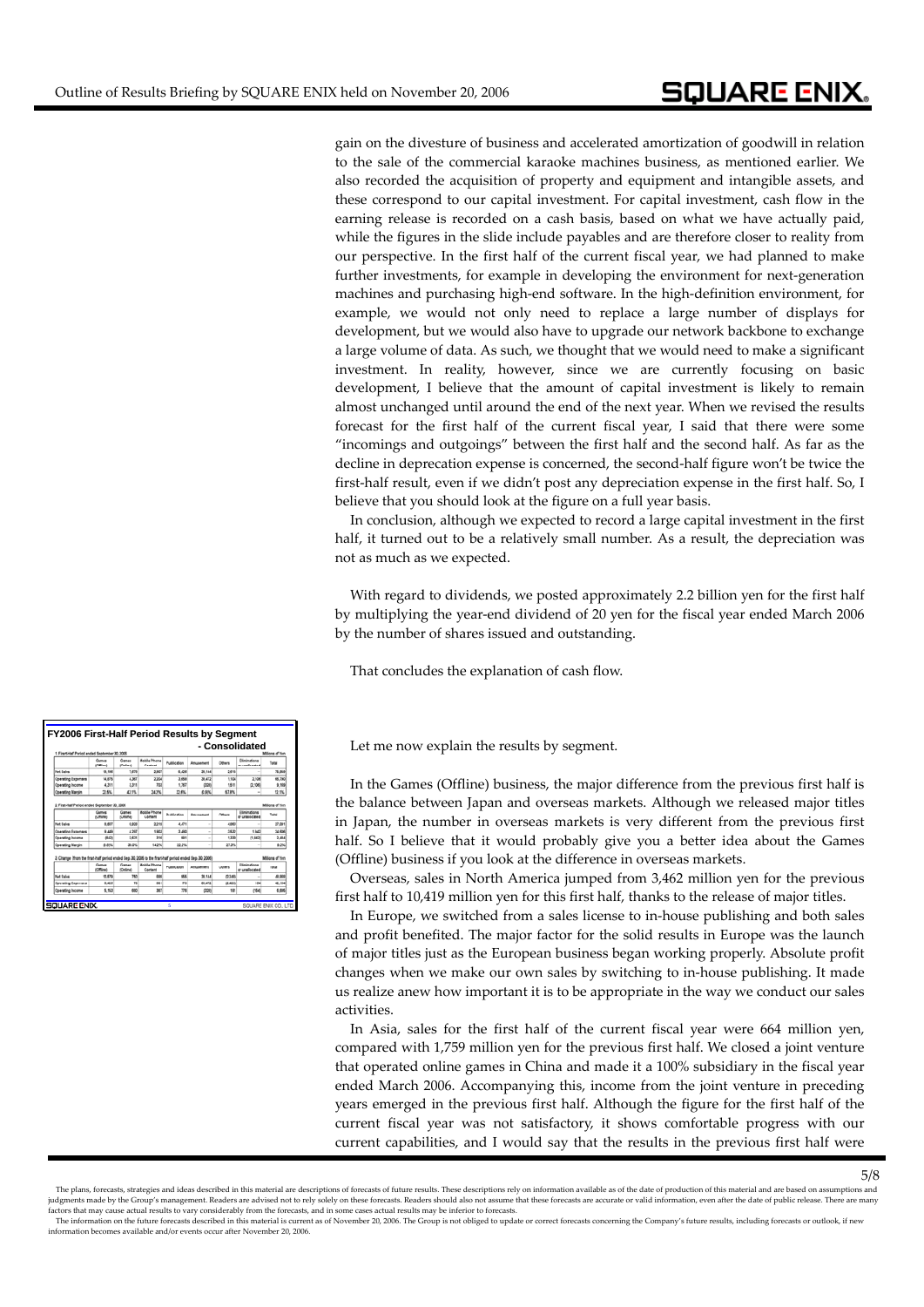rather irregular.

In the Games (Online) segment, the performance is not bad, but we have frankly yet to succeed with our new challenges. In fact, it is a state of scrap and build behind the scenes allied with a process of trial and error.

In terms of business structure, the sale of package software have been accounting for roughly 20 to 30% of segment sales for the last eighteen months or two years, while the operation of online games has comprised 70 to 80%. Profits have been stable. Although a profit margin changes depending on the release timing of package software, an operating income marginhas been around 40% with our current capability.

In the Mobile Phone Content segment, operations in Japan are finally standing on firm ground. Prior investments are producing real outcomes, and we look forward to growth going forward. Unfortunately, however, we are still finding our way to profit in overseas operations. Although I have been saying the same thing for the past year, we had yet to achieve results in the first half of the current fiscal year. So, our business in overseas markets was still getting on track in this first half, although the profit margin in this segment is improving, thanks to the better performance in Japan.

The Publication business is very healthy.

In the Amusement segment, all businesses of TAITO, including game centers and commercial game machines, are recorded. Sales in this segment were 38,144 million yen, on a par with the figure previously disclosed as sales of TAITO. However, this segment posted an operating loss of 328 million yen, while TAITO registered operating income of 371 million yen. The major factor in the difference of 700 million yen between the Amusement segment and TAITO is the amortization of goodwill. As I explained earlier, 1,093 million yen will be recorded annually in this segment from the next fiscal year as the amortization of goodwill. We need to make a significant improvement here, as TAITO alone posted a profit of 371 million yen in this first half, but effectively we do not make a loss here.

Finally in the Others segment, sales for the previous first half were fairly large, and a CG‐animated film *FINAL FANTASY VII ‐ Advent Children* made a significant contribution both in the previous first half and in this first half. The reason why the profit margin is high in this first half is that sales of overseas editions were recorded. This was also one of the factors in the revision of the business forecast we announced the other day. Since we license the sales in overseas market directly from Japan, production costs are mostly expensed when sales are recorded in Japan. Therefore, when we receive royalties, they directly become profit.

As I mentioned at the start, every business segment is moving ahead at a solid clip. We would be delighted if our ability to successfully launch new initiatives earned recognition.

The plans, forecasts, strategies and ideas described in this material are descriptions of forecasts of future results. These descriptions rely on information available as of the date of production of this material and are iudements made by the Group's management. Readers are advised not to rely solely on these forecasts. Readers should also not assume that these forecasts are accurate or valid information, even after the date of public rele

factors that may cause actual results to vary considerably from the forecasts, and in some cases actual results may be inferior to forecasts.<br>The information on the future forecasts described in this material is current as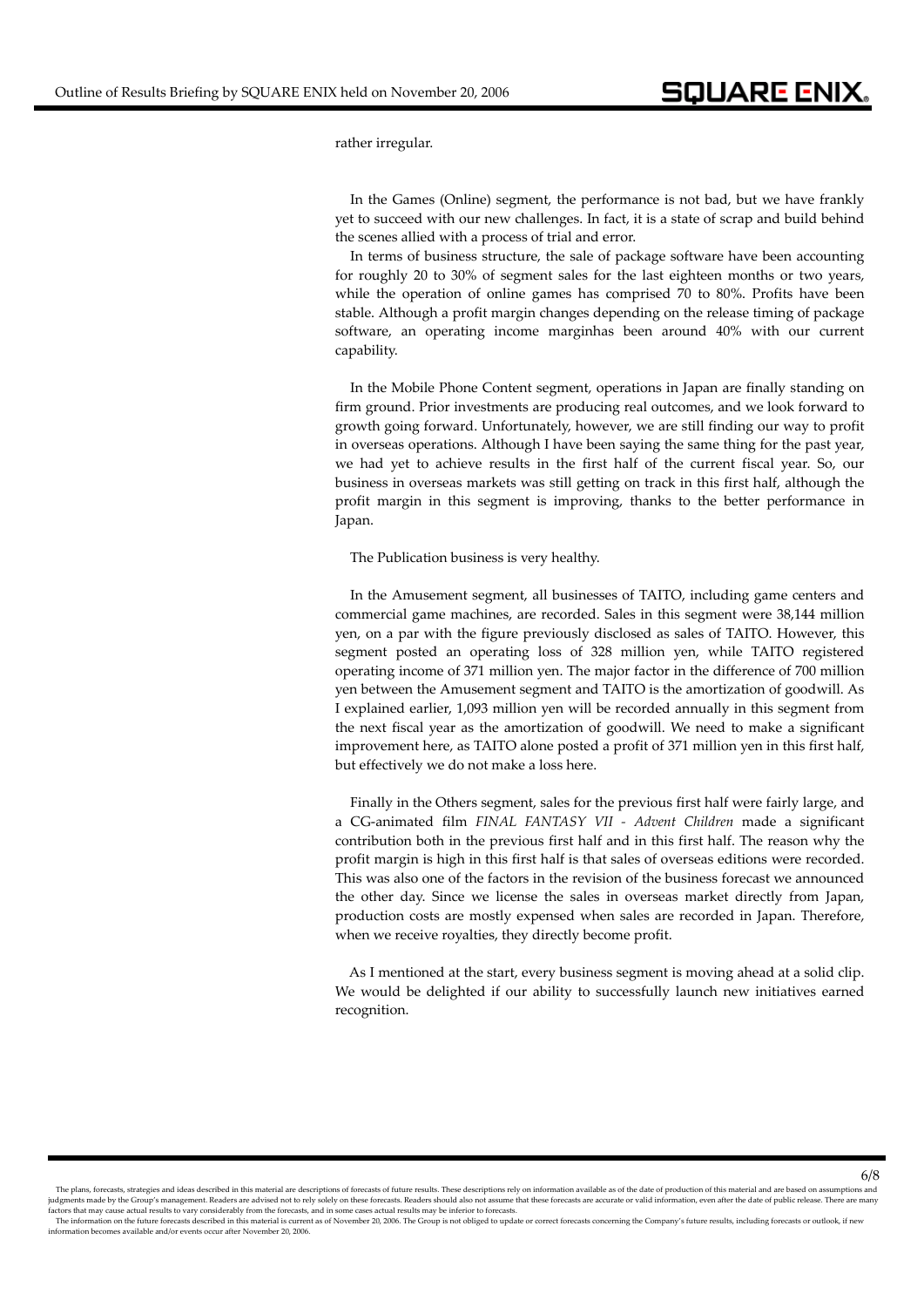| <b>Falu</b>                                             |                          | <b>Balance Prote</b>    | <b>Business</b>        | <b>Thomas A Fairy</b> | Apr - Buy 2005      | Change                   |
|---------------------------------------------------------|--------------------------|-------------------------|------------------------|-----------------------|---------------------|--------------------------|
| DRAGON GUEST: Young Yangus and the Musterlous Dungeon   |                          | April 2006              | $\overline{1}$         | $\overline{145}$      |                     |                          |
| DRAGON QUEST & FINAL FANTASY in Itadaki Street Portable |                          | May 2006                | <b>PSP</b>             | 139                   |                     |                          |
| VALKYRIE PROFILIE 2: SILMERIA                           |                          | June 2004               | PSI                    | 430                   |                     |                          |
| FINAL FANTASY III                                       |                          | August 2006             | Polk                   | 840                   |                     |                          |
| FINAL FANTASY XI                                        |                          |                         | PC, PS2, Xien360       | 350                   |                     |                          |
| <b><i><u>ERECOGEN WITH</u></i></b>                      |                          |                         | <b>PS. PS2. GRA</b>    | <b>SM</b>             |                     |                          |
| Others                                                  |                          | ٠                       |                        | <b>SSS</b>            |                     |                          |
| Japan                                                   |                          |                         | $\sim$                 | 1,800                 | 1,820               | 1,280                    |
| VALKYRIE PROFILE LENNETH                                |                          | July 2006               | PM                     | 130                   |                     |                          |
| DIRGE OF CERBERUS (FINAL FANTASY VS.                    |                          | August 2008             | PS2                    | and                   |                     |                          |
| DEADON OURSY URBORN BOOKER IN BER                       |                          | <b>Bestimmings 3004</b> | <b>COL</b>             | <b>HAR</b>            |                     |                          |
| VALKYRIE PROFILE 2 BILMERIA                             | September 2006           | P62                     | 140                    |                       |                     |                          |
| FINAL FANTASY XI                                        | $\overline{\phantom{a}}$ | PC, P63, Xhox360        | 430                    |                       |                     |                          |
| Others                                                  |                          | $\sim$                  | 530                    |                       |                     |                          |
| (including KINGOOM HEARTS II released in March 2006)    |                          |                         |                        | ( 809)                |                     |                          |
|                                                         |                          |                         |                        | 8,596                 | 794                 | LABE                     |
| DRAGON GUEST: the Journey of the Cursed King            |                          | April 3004              | PSI                    | 410                   |                     |                          |
| KINGDOM HEARTS II                                       |                          | September 2006          | PSI                    | 540                   |                     |                          |
| FINAL FANTASY XI                                        |                          |                         | PC. 134x300            | 100                   |                     |                          |
| Others                                                  |                          | ۰                       |                        | <b>THE</b>            |                     |                          |
| <b>Europe (PINA)</b>                                    |                          |                         |                        | 1,220                 | $\overline{1}$      | <b>PM</b>                |
| <b>Asia</b> sto                                         |                          | $\sim$                  |                        | $\omega$              | $\mathbf{M}$        | $\overline{\phantom{a}}$ |
| SOUARE ENIX.                                            |                          | 6                       |                        |                       | SQUARE ENX CO., LTD |                          |
| FY2006 First-Half Period Results - Sales by Region      |                          |                         |                        |                       |                     | <b>Millions of Yen</b>   |
|                                                         | April - September 2005   |                         | April - September 2006 |                       |                     |                          |
| Region                                                  |                          | x                       |                        | x                     | Change              |                          |
| Japan                                                   | 21,493                   | 79%                     | 60.409                 | 79%                   |                     | 38.916                   |
| <b>North America</b>                                    | 3.462                    | 13%                     | 10.419                 | 14%                   |                     | 6.957                    |
| Europe (PAL)                                            | 375                      | 1%                      | 4.466                  | 6%                    |                     | 4.091                    |
| Asia, etc.                                              | 1.759                    | 7%                      | 664                    | 1%                    |                     | (1,095)                  |

ा

**SQUARE ENIX** 

**SOUARE ENIX** 

The next topic is the actual result of unit sales for the first half of the fiscal year under review.

During a transitional period, we sell not only new titles, but also to a certain extent discounted and remade editions, because we need to generate funds using our back catalog. Some say that creativity will be lost if you rely on your back catalog, but this is not the case for Square Enix at all. Our basic strategy is to create new titles with solid support from our catalogs.

These figures are overseas sales, as I explained earlier.

These are the results for the first half of the current fiscal year.

I would now like to turn to our full‐year projections for the fiscal year ending March 2007.

**2. FY2006\* Projections**

**8**

**\*FY2006 = Fiscal Year Ending March 31, 2007**

| Millions of Yen               |         |      |                           |      |         |  |  |  |  |
|-------------------------------|---------|------|---------------------------|------|---------|--|--|--|--|
|                               | FY2005  |      | <b>FY2006 projections</b> |      |         |  |  |  |  |
|                               |         | 96   |                           | 96   | Change  |  |  |  |  |
| Net Sales                     | 124,473 | 100% | 150,000                   | 100% | 25,527  |  |  |  |  |
| <b>Operating Income</b>       | 15,470  | 12%  | 19,000                    | 13%  | 3,530   |  |  |  |  |
| Ordinary Income               | 15.547  | 12%  | 19,000                    | 13%  | 3.453   |  |  |  |  |
| Net Income                    | 17.076  | 14%  | 11,000                    | 7%   | (6,076) |  |  |  |  |
| Depreciation and Amortization | 8.419   | ٠    | 11,400                    |      | 2.981   |  |  |  |  |
| <b>Capital Expenditure</b>    | 9,169   | ٠    | 11,000                    | ٠    | 1,831   |  |  |  |  |

We have not changed our initial projections for the full year results.

The reason for this is that Square Enix plans to review its medium and long-term projections when it becomes possible to do so, and TAITO has not made any revision in its projections at this point, as it has to make a number of changes to its business so that it can make a fresh start from the next fiscal year.

<sup>7/8]&</sup>lt;br>The plans, forecasts, strategies and ideas described in this material are descriptions of forecasts of future results. These descriptions rely on information available as of the date of production of this material and

factors that may cause actual results to vary considerably from the forecasts, and in some cases actual results may be inferior to forecasts.<br>The information on the future forecasts described in this material is current as information becomes available and/or events occur after November 20, 2006.